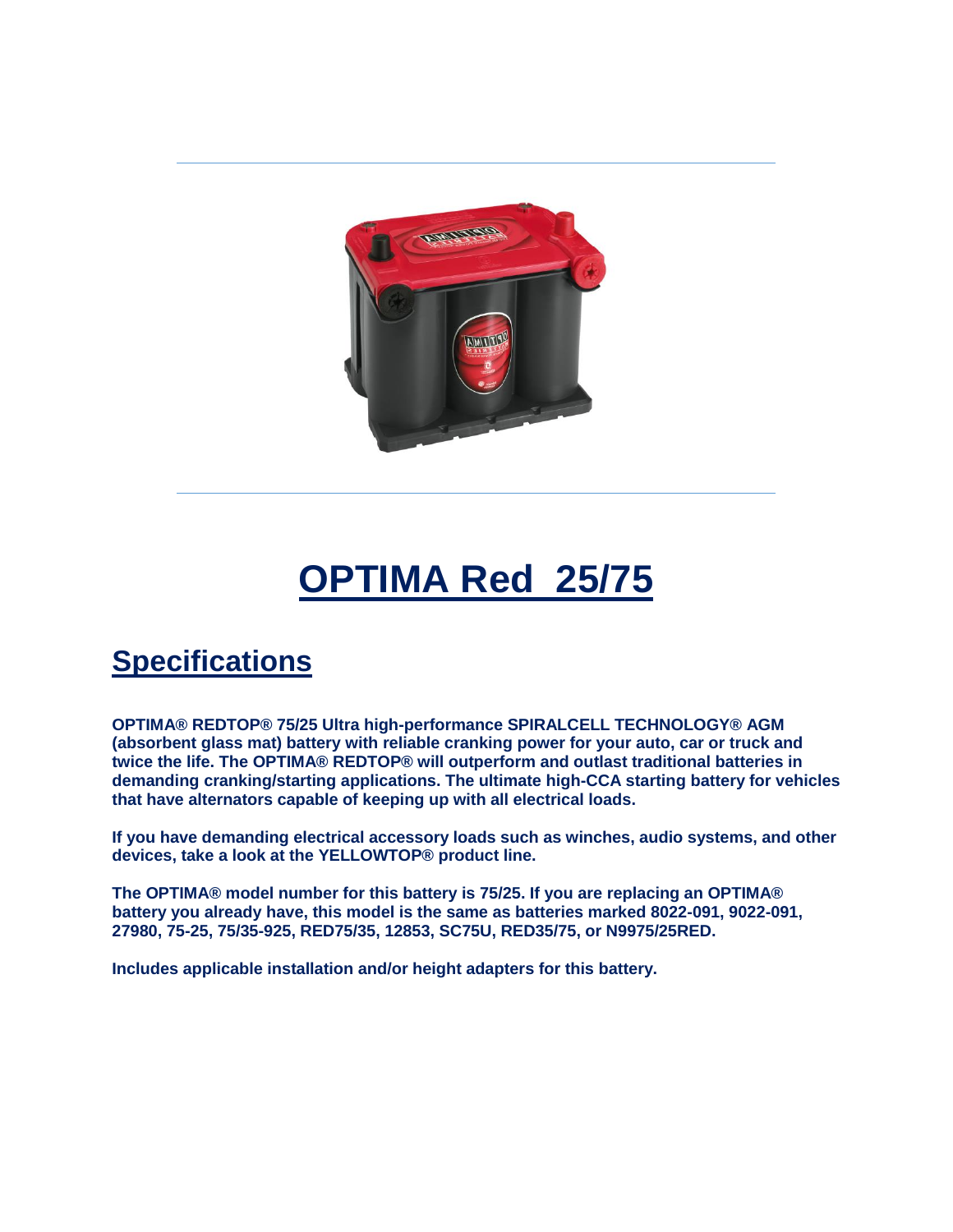| <b>Battery Model:</b> | 75/25            |
|-----------------------|------------------|
| <b>Part Number:</b>   | 8022-091         |
| <b>NSN:</b>           | 6140 01 475 9361 |
| <b>UPC Code:</b>      | 8 11405 00091 1  |

| <b>Performance Data</b>                         |                                                                              |  |
|-------------------------------------------------|------------------------------------------------------------------------------|--|
| <b>Cold Cranking Amps:</b>                      | 720                                                                          |  |
| <b>Cranking Amps:</b>                           | 910                                                                          |  |
| <b>Nominal Voltage:</b>                         | 12 volts                                                                     |  |
| <b>Open Circuit Voltage (fully</b><br>charged): | 12.8 volts                                                                   |  |
| <b>Internal Resistance (fully</b><br>charged):  | 0.0030 ohms                                                                  |  |
| <b>Capacity:</b>                                | 44                                                                           |  |
| <b>Reserve Capacity:</b>                        | BCI: 100 minutes (25 amp discharge, 80°F (26.7°C), to<br>10.5 volts cut-off) |  |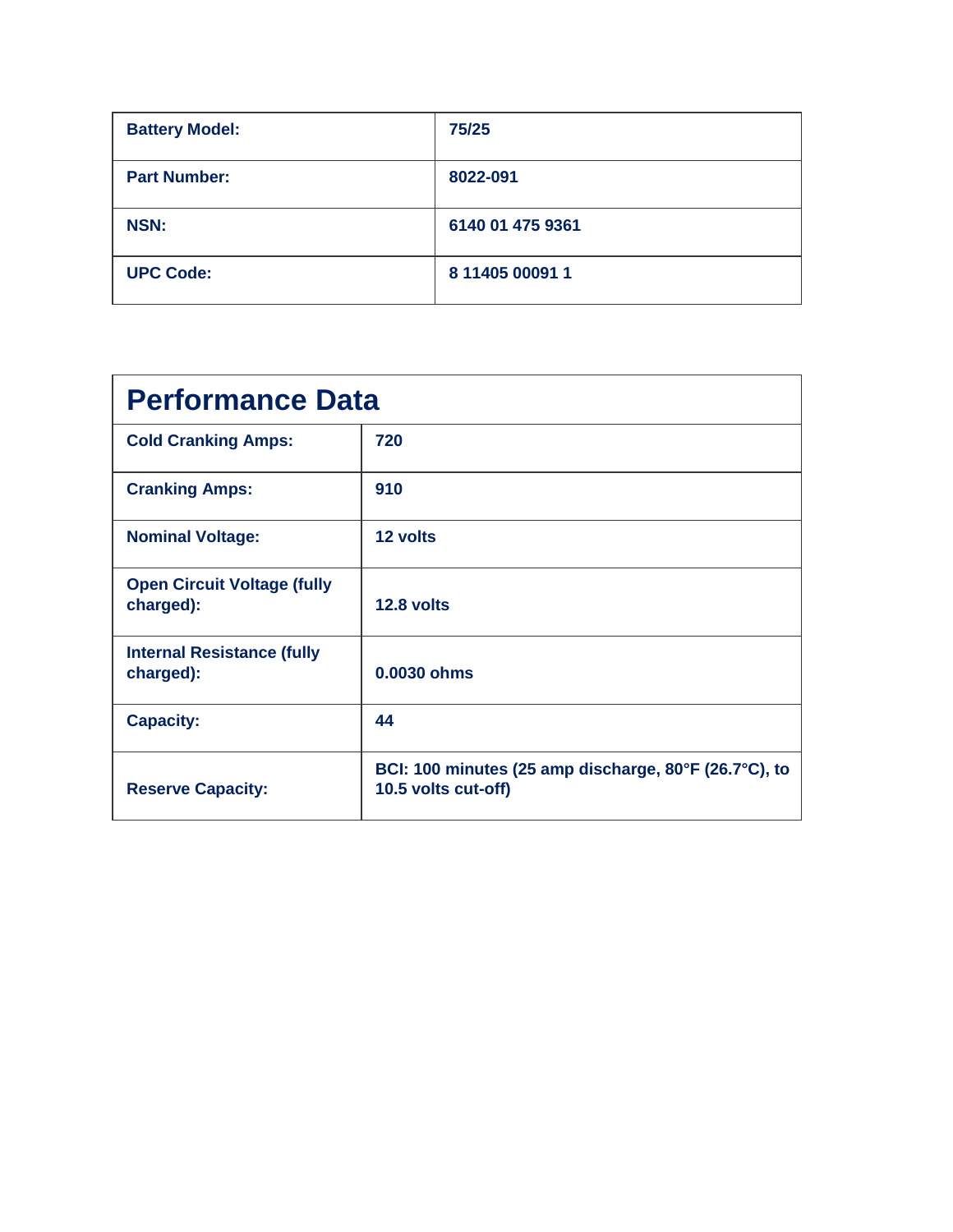| <b>Physical Characteristics</b> |                                                                                                                  |  |
|---------------------------------|------------------------------------------------------------------------------------------------------------------|--|
| <b>Plate</b><br>Design:         | High purity lead-tin alloy. Wound cell configuration utilizing<br>proprietary SPIRALCELL technology <sup>®</sup> |  |
| <b>Electrolyte:</b>             | Sulfuric acid, H <sub>2</sub> SO <sub>4</sub>                                                                    |  |
| Case:                           | <b>Polypropylene</b>                                                                                             |  |
| <b>Case Color:</b>              | <b>Dark Gray</b>                                                                                                 |  |
| <b>Cover</b><br>Color:          | "OPTIMA" Red                                                                                                     |  |
| <b>Group Size:</b>              | <b>BCI: 75/25</b>                                                                                                |  |
| <b>Post Type:</b>               | <b>Dual SAE/GM</b>                                                                                               |  |
| <b>Weight:</b>                  | 33.1 lb                                                                                                          |  |
| Length:                         | 9.38 in                                                                                                          |  |
| Width:                          | 6.81 in                                                                                                          |  |
| Height:                         | 7.75 in                                                                                                          |  |

| <b>Power</b>                       |                                                                              |
|------------------------------------|------------------------------------------------------------------------------|
| CCA (BCI 0 <sup>o</sup> F):        | 44 Ah (C/20)                                                                 |
| <b>MCA (BCI</b><br>$32^{\circ}F$ : | BCI: 90 minutes (25 amp discharge, 80°F (26.7°C), to 10.5 volts cut-<br>off) |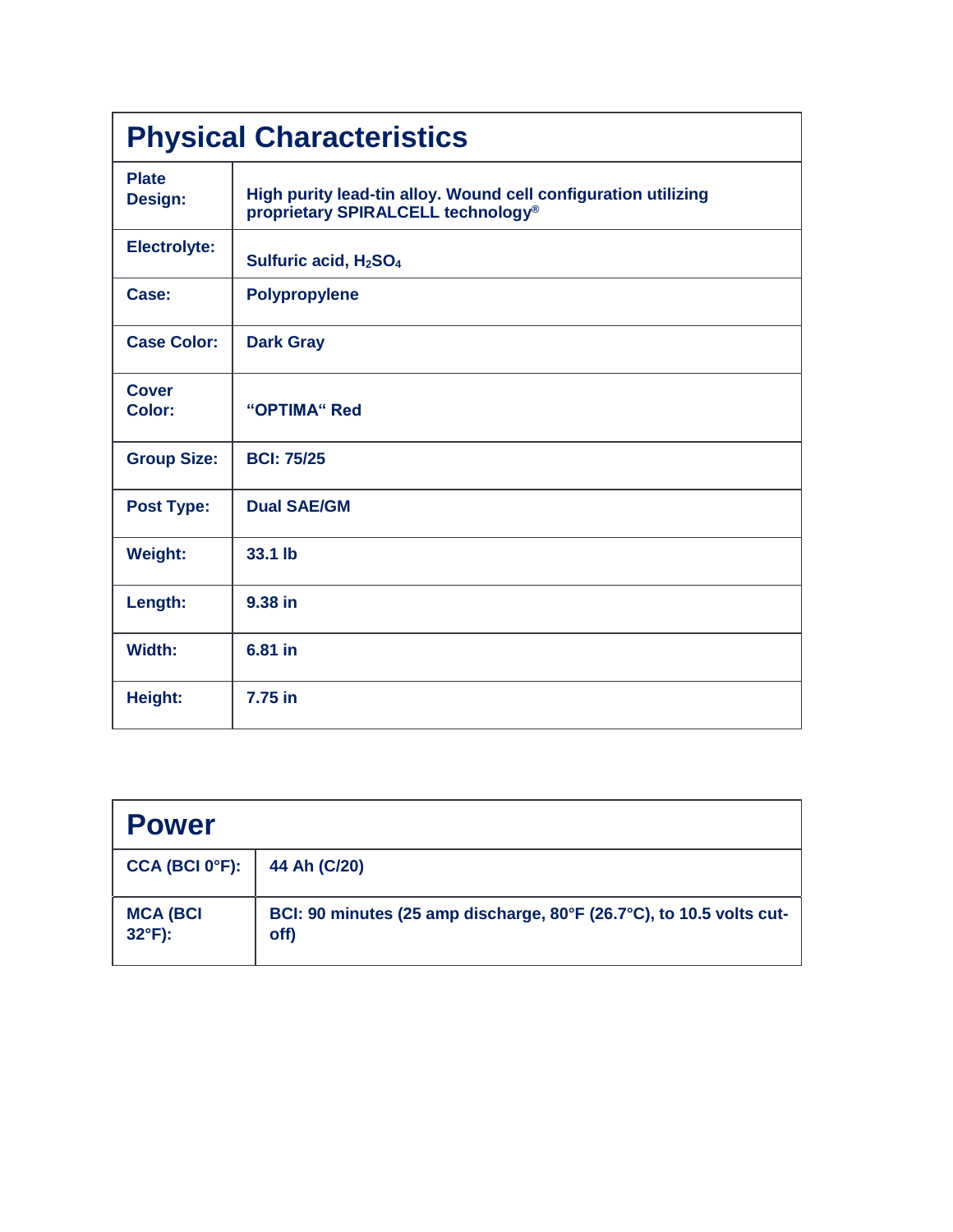## **Recommended Charging**

**The following charging methods are recommended to ensure a long battery life: (Always use a voltage regulated charger with voltage limits set as described below.)**

**Model: 75/25 These batteries are designed for engine starting applications. They are not recommended or warranted for use in deep cycle applications..**